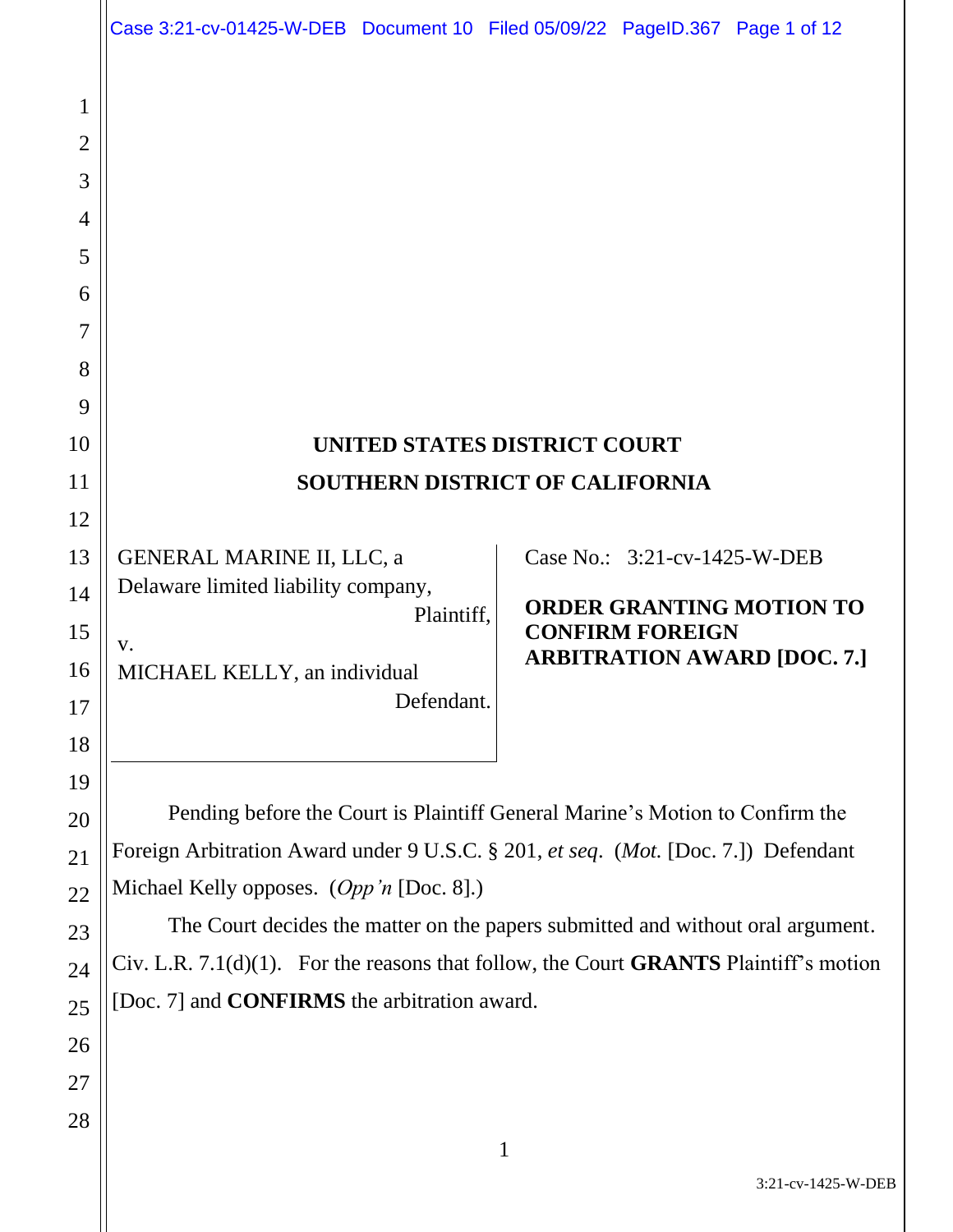## **I. BACKGROUND**

1

2

On February 7, 2020, Defendant Michael Kelly entered into an agreement with Plaintiff General Marine to charter the luxury yacht *M/V ALESSANDRA* in the Bahamas from March 27 through April 4, 2020. (*Compl*. [Doc. 1] ¶ 7, Ex. A (the "Charter Agreement.") Under the Charter Agreement, Kelly agreed to pay \$110,000 (plus tax and an "Advance Provisioning Allowance" of \$30,000) to General Marine in two installments. (*Charter Agreement* p. 1.) The first installment for \$55,000 was due on February 5, 2020, and the second installment for \$92,400 was due on February 27, 2020. (*Id.*) The agreement included an Arbitration & Law provision, stating that disagreements or disputes were to be resolved by arbitration through the London Maritime Arbitrators Association in London, United Kingdom, under the U.K. Arbitration Act of 1996. (*Id.* cl. 23.)

Kelly paid the first installment late on February 19, 2020. (*Compl.* Ex. B (the "Arbitration Award") ¶ 11.) Kelly did not pay the second installment. (*Id.*) On March 5, 2020, General Marine notified Kelly that as a result of his failure to pay, it was "treating the Charter Agreement as being repudiated by you." (*Id.*) General Marine warned that if Kelly did not pay, it would pursue the sums due under the arbitration provision. (*Id.*)

Kelly claims he was unaware of Covid-19 when he entered into the Charter Agreement on February 7, 2020, and that by late February 2020, he was concerned that he would be prevented from traveling internationally due to Covid-19 restrictions, and that it would be unsafe for his family to travel to the Bahamas. (*Opp'n* [Doc. 8] at 3.) Therefore, in "mid-March 2020" (after the second installment was due), Kelly requested that General Marine postpone the charter to an agreed-upon time in the future when it was safer to travel, but General Marine refused. (*Id.*) On March 22, 2020, General Marine notified Kelly that it had been discharged from all contractual obligations, would retain the full amount of the first installment, and would seek to recover the second installment from him. (*Arbitration Award* ¶ 13.)

3:21-cv-1425-W-DEB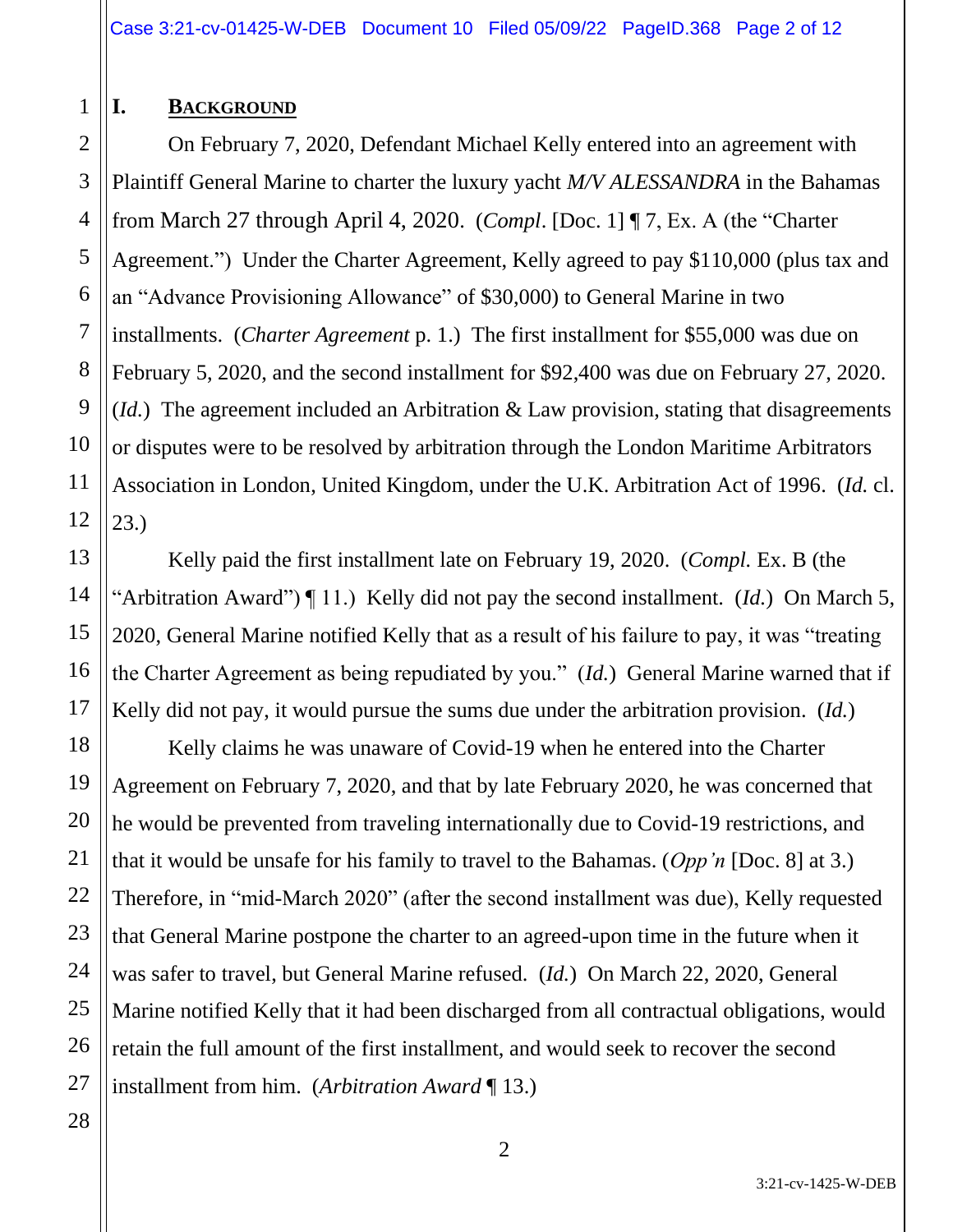General Marine submitted the dispute to arbitration. Under the agreement, each party selected an arbitrator. (*Compl*. ¶¶ 8, 9.) At the arbitration, each party was represented by legal counsel, and each alleged the other breached the Charter Agreement. (*Id.* ¶ 10.)

On March 22, 2021, the arbitration panel awarded General Marine \$55,000.00 in damages, £24,301.96 in attorney fees, and £11,600.00 in arbitration costs, with 4.5% interest per annum compounded at three-month intervals. (*Compl.* ¶ 11; *Arbitration Award*.) As a result, Kelly owes General Marine \$109,753.73 as of November 1, 2021, when General Marine filed the pending motion. (*Mot.* at 4.) There is no dispute the award is final, and has not been vacated, stayed, or set aside. (*Id*.) Kelly had the opportunity to challenge the award in the English court system, but has not done so. (*Id.* at 2.) He has also not paid the Arbitration Award to General Marine. (*Compl. ¶* 13.)

On August 9, 2021, General Marine filed this lawsuit to confirm the Arbitration Award. On September 28, 2021, Kelly answered the Complaint and asserted six affirmative defenses. (*Answer* [Doc. 5].) General Marine now moves to confirm the award. (*See Mot.*) It also requests that the award be converted to U.S. dollars and judgment entered against Kelly. (*Id.* at 2.) Kelly counters that the award should not be enforced because it violates public policy and because Kelly was under incapacity to perform his contractual obligations. (*Opp'n* at 5–6.) Kelly also argues the award cannot be enforced because the Complaint only includes a copy of the Charter Agreement and Arbitration Award, rather than the original documents or duly certified copies of the documents. (*Id.* at 6.)

# **II. LEGAL STANDARD**

The Federal Arbitration Act ("FAA") reflects a strong federal policy favoring arbitration. A.G. Edwards & Sons, Inc. v. McCollough, 967 F.2d 1401, 1404 n.2 (9th Cir. 1992). Arbitration agreements "shall be valid, irrevocable, and enforceable, save upon such grounds as exist at law or in equity for the revocation of any contract." 9 U.S.C. § 2.

1

2

3

4

5

6

7

8

9

10

11

12

13

14

15

16

17

18

19

20

21

22

23

24

25

26

27

28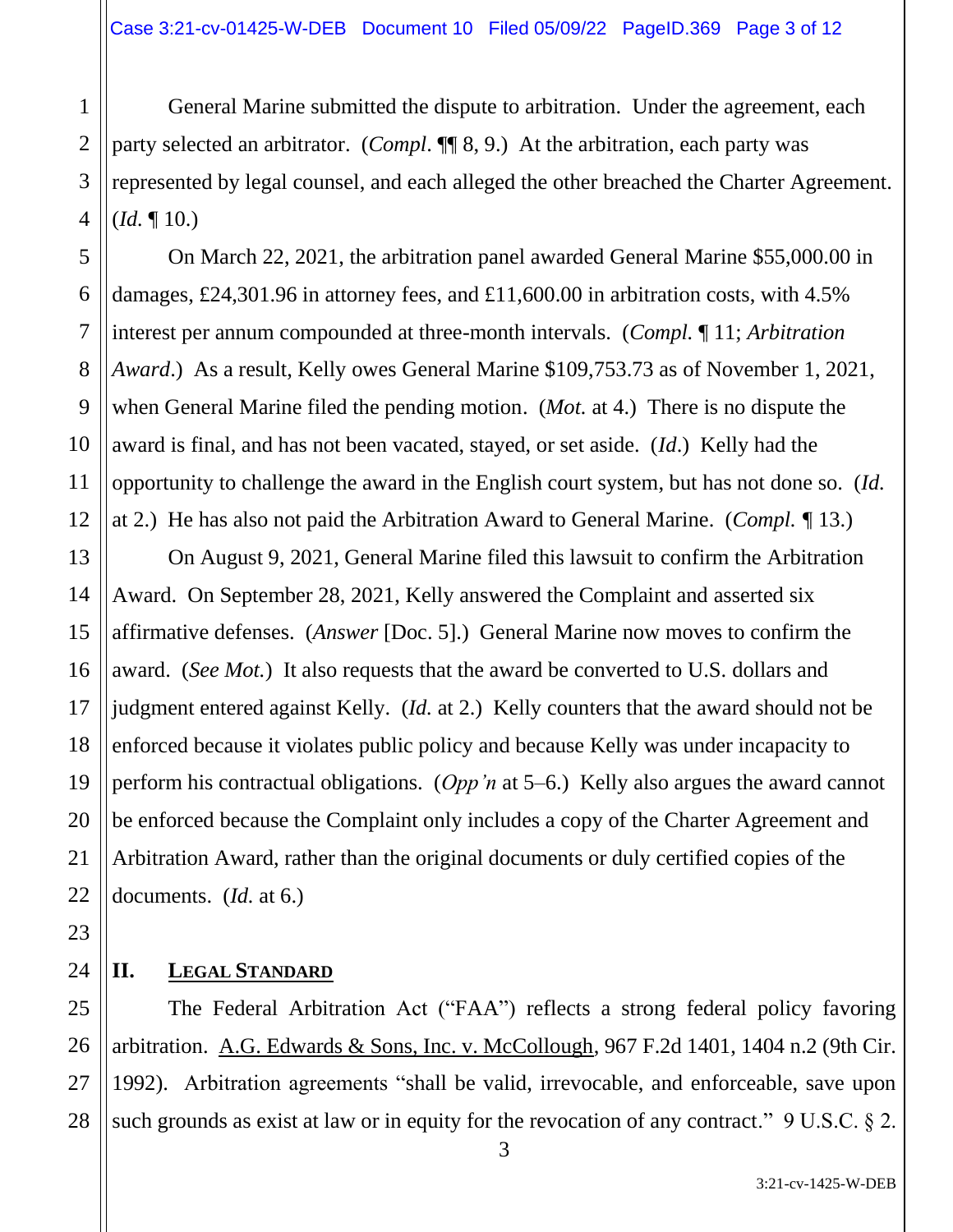When parties agree to resolve their dispute through arbitration, courts generally defer to the arbitration panel's decisions. See Todd Shipyards Corp. v. Cunard Lines, 943 F.2d 1056, 1060 (9th Cir. 1991) ("It is generally held that an arbitration award will not be set aside unless it evidences a 'manifest disregard for the law.'"); Catz Am. Co. v. Pearl Grange Fruit Exch., Inc., 292 F.Supp. 549, 551(S.D.N.Y. 1968) ("Since one of the fundamental purposes of resorting to arbitration is to reduce the cost and delay of litigation, the role of the court must be limited in reviewing an arbitration award.").

The United Nations Convention on the Recognition and Enforcement of Foreign Arbitral Awards ("Convention") requires courts of contracting states to give effect to private arbitration agreements and to enforce arbitration awards in other contracting states. The Convention is enforced in the United States through 9 U.S.C. § 201 *et seq*.

The Convention applies if the relationship involves "property located abroad, envisage[] performance or enforcement abroad, or [have] some other reasonable relation with one or more foreign states." 9 U.S.C. § 202. Congress has given district courts original jurisdiction over actions falling under the Convention. 9 U.S.C. § 203. "Within three years after an arbitral award falling under the Convention is made, any party to the arbitration may apply to any court having jurisdiction under this chapter for an order confirming the award as against any other party to the arbitration." 9 U.S.C. § 207. "The court shall confirm the award unless it finds one of the grounds for refusal or deferral of recognition or enforcement of the award specified in the said Convention." *Id.*

Relevant to this case, the Convention authorizes a court to refuse to recognize a foreign arbitral award where the "recognition or enforcement of the award would be contrary to the public policy of that country," or where the parties to the arbitration agreement were "under some incapacity." Convention, Art. V, ¶¶ 1(a), 2(b). The Convention also states that to obtain enforcement, the party applying for enforcement shall supply the duly authenticated original award or a duly certified copy, as well as the original arbitration agreement. Id., Art. IV,  $\P$  1 (a)–(b). A district court's "review of a foreign

1

2

3

4

5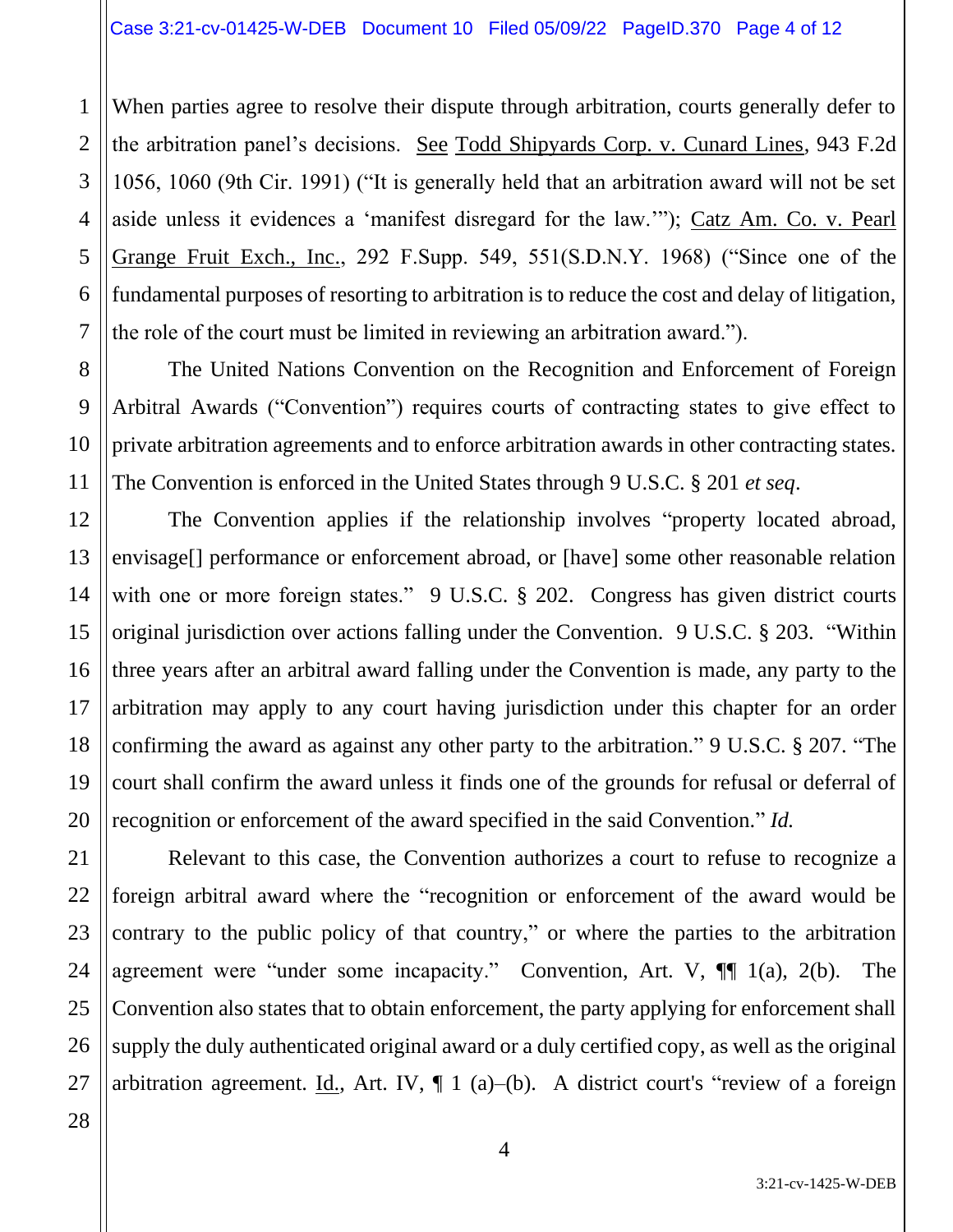arbitration award is quite circumscribed." Ministry of Def. of the Islamic Republic of Iran v. Gould, Inc., 969 F.2d 764, 770 (9th Cir. 1992).

### **III. DISCUSSION**

There is no dispute the Convention controls resolution of this action because the United States and the United Kingdom are signatories to the Convention, and the Convention is enforced under federal law. See 9 U.S.C. § 201; Glencore Grain Rotterdam B.V. v. Shivnath Rai Harnarain Co., 284 F.3d 1114, 1120 n.3 (9th Cir. 2002) (noting that both the United States and the United Kingdom are signatories to the Convention). Additionally, the subject matter falls under the Convention because the Charter Agreement involved "property located abroad" and "envisaged performance or enforcement abroad." 9 U.S.C. § 207. The *M/V Alessandra* luxury yacht was located in the Bahamas, Kelly contracted to charter the yacht for eight days in the Bahamas, and both parties agreed to resolve disputes by arbitration in London. (*Charter Agreement*.)

### **A. The public-policy defense.**

Kelly's primary basis for opposing confirmation of the Arbitration Award is the public-policy exception in the Convention. According to Kelly, confirming the award would violate United States' public policy limiting the spread of Covid-19. (*Opp'n* at 5:21–6:1.) In support of this argument, Kelly relies on the following travel restrictions: (1) a March 19, 2020 executive order signed by California Governor Gavin Newsom restricting all non-essential travel; (2) a March 23, 2020 travel advisory from the U.S. Embassy in the Bahamas advising U.S. citizens to return to the United States; and (3) an order by the Bahamas government imposing a 24-hour curfew and closing all ports and airports. (*Id.* at 4:9–23.) For the following reasons, the Court is not persuaded by Kelly's argument.

The public-policy exception is found in Article V, paragraph 2(b) of the Convention. It provides, in relevant part:

1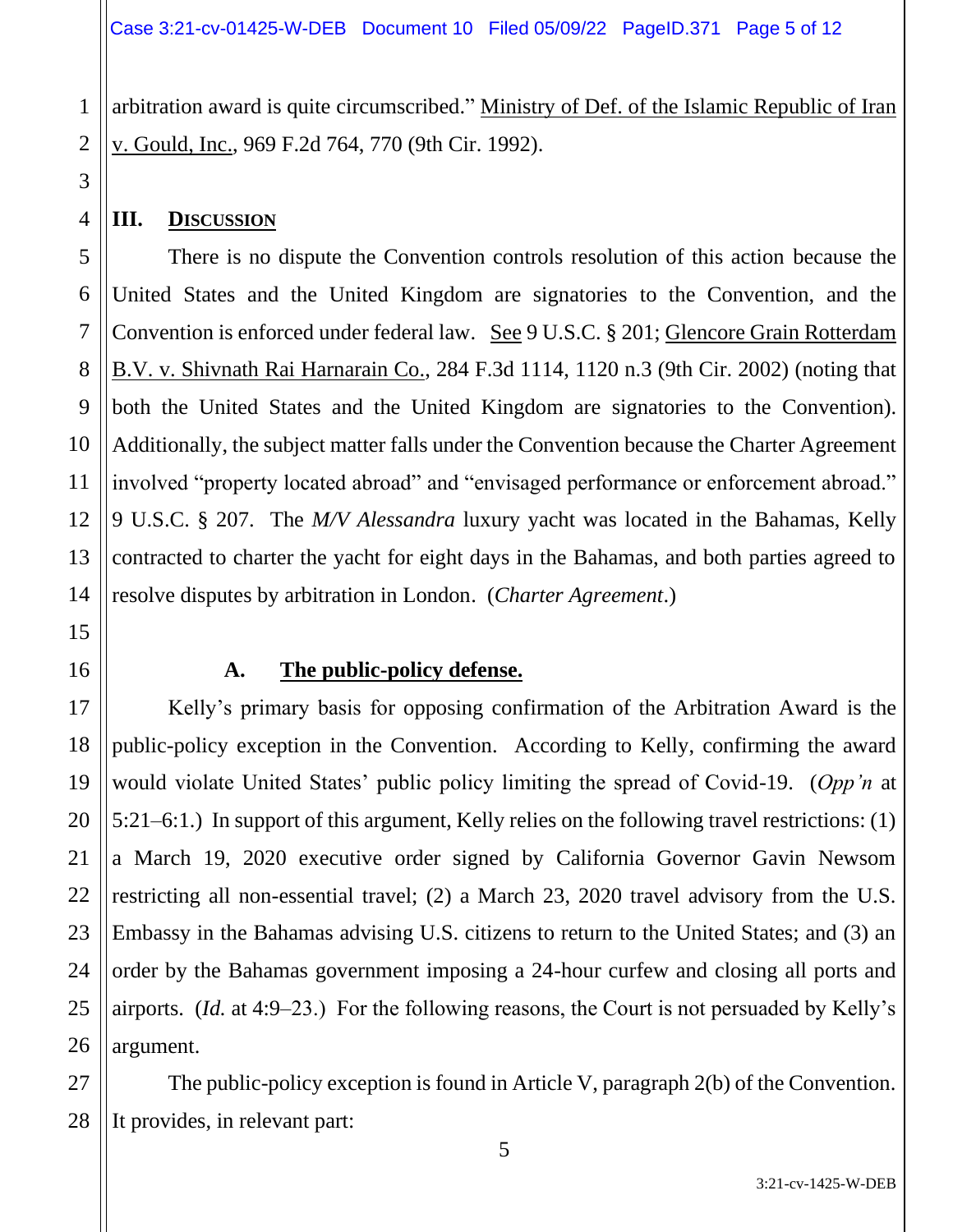#### Case 3:21-cv-01425-W-DEB Document 10 Filed 05/09/22 PageID.372 Page 6 of 12

Recognition and enforcement of an arbitral award may … be refused if the competent authority in the country where recognition and enforcement is sought finds that: … The recognition or enforcement of the award would be contrary to the public policy of that country.

Convention, Art. V, ¶ 2(b).

The Convention's "public policy" defense is narrow. Ministry of Def. & Support v. Cubic Def. Sys., 665 F.3d 1091, 1096–97 (9th Cir. 2011) ("In recognition of a presumption favoring upholding international arbitration awards under the Convention, this [public policy] defense is construed narrowly." (Internal quotations omitted)). It applies "only when confirmation or enforcement of a foreign arbitration award would violate the forum state's most basic notions of morality and justice." Id. (citation omitted). "Although this defense is frequently raised, it has rarely been successful." Id. (citation omitted).

Kelly has failed to cite any case law supporting his argument that the public-policy defense applies. In contrast, General Marine has cited a number of cases that demonstrate the difficulty Kelly faces in relying on this exception.

In National Oil Corp. v. Libyan Sun Oil Co., 733 F.Supp. 800 (D. Del. 1990), an oil company owned by the Libyan Government sought to confirm a foreign arbitration award against a domestic oil company, which failed to perform under an exploration and production sharing agreement. Under the agreement, the domestic company was to carry out and fund oil exploration in Libya. However, after it began exploration, the State Department issued an order prohibiting the use of U.S. passports for travel to Libya, which the domestic company argued prevented its personnel from traveling to Libya to perform under the agreement. In addition to the travel ban, the U.S. Government later banned oil imports from Libya and the U.S. Commerce Department issued export regulations requiring a license for the export of most goods, including technical data and oil technology that the domestic company had planned to export to Libya. Nevertheless, the district court rejected the domestic company's public-policy challenge reasoning, in part:

The United States has not declared war on Libya, and President Bush has not derecognized the Qadhafi Government. In fact, the current administration has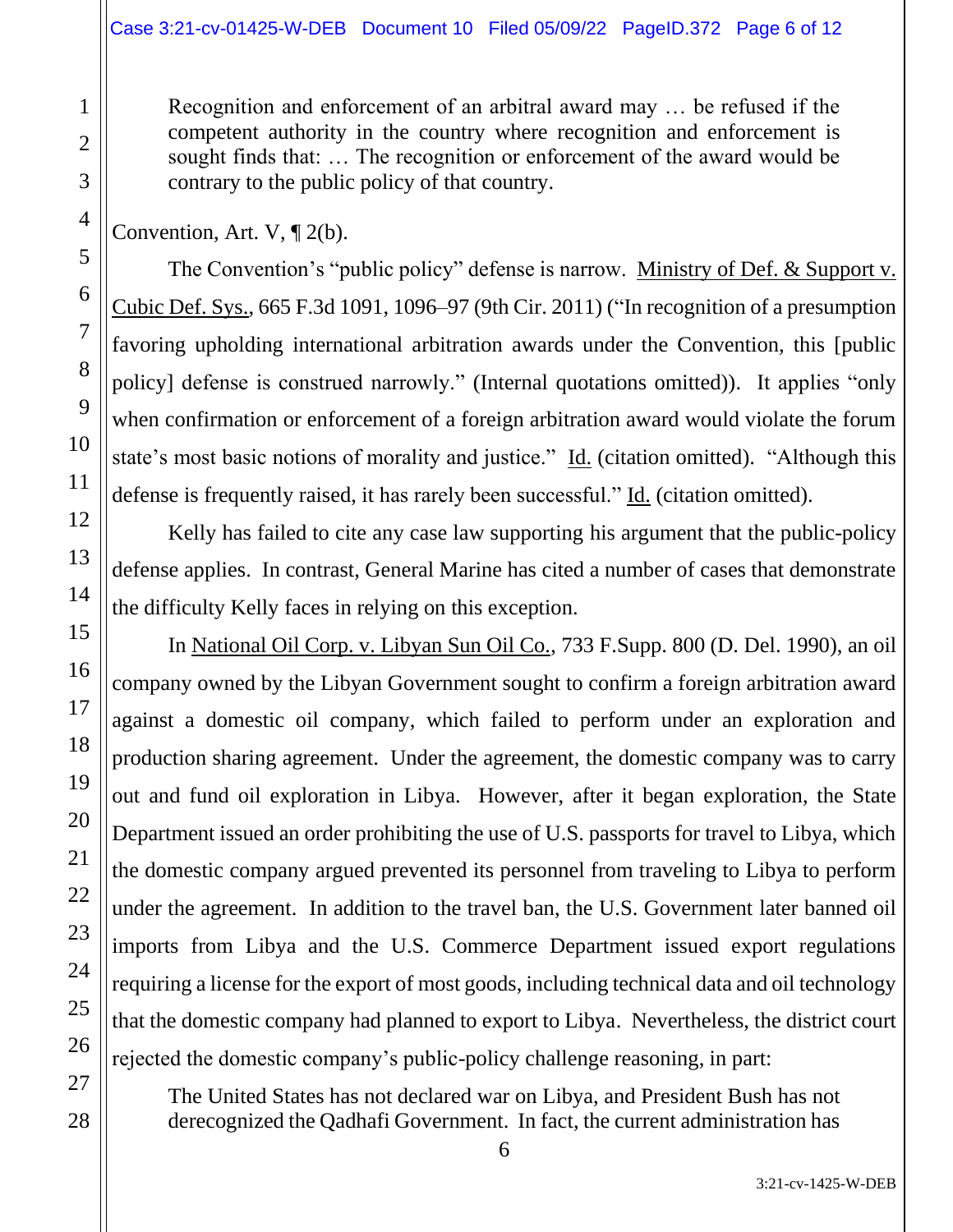specifically given Libya *permission* to bring this action in this Court. Given these facts and actions by our Executive Branch, this Court simply cannot conclude that to confirm a validly obtained, foreign arbitral award in favor of the Libyan Government would violate the United States' "most basic notions of morality and justice."

Id. at 820.

In Ministry of Defense, 665 F.3d 1091, another domestic company, Cubic Defense Systems, Inc., challenged a foreign government's attempt to confirm an international arbitration award. Cubic had entered into an agreement with the Iran's Defense Ministry for the sale and service of an air combat maneuvering range for Iran's military. The parties agreed to discontinue the contract after the Iranian Revolution. Nevertheless, after Cubic sold the equipment to Canada, the Ministry sued Cubic and obtained an arbitration award. In arguing the award should not be confirmed under the public-policy exception, Cubic relied on a number of U.S. regulations that severely restricted trade with Iran. The district court rejected Cubic's challenge. In affirming the district court's ruling, the Ninth Circuit recognized that analysis of the issue "begins with the strong public policy favoring confirmation of foreign arbitration awards." Id. at 1098. The court then held that "although American relations with Iran are heavily regulated, the applicable sanctions regulations do not preclude the confirmation of the ICC Award." Id. (citation and internal quotations omitted).

These cases support General Marine's motion to confirm the Arbitration Award. In both cases, the parties challenging the award clearly demonstrated that U.S. policies would potentially be violated by confirmation of the award. In contrast, Kelly has failed to prove that when the Charter Agreement was repudiated, there was an established U.S. policy to limit the spread of Covid-19. As set forth above, Kelly's argument is based on a U.S. Embassy travel advisory, California's travel restriction and the Bahama's curfew. The latter two do not constitute U.S. policy. At best, they reflect the policies of California and the Bahamas. This is significant because the Convention's public-policy exception applies where "recognition or enforcement of the award would be contrary to the public policy of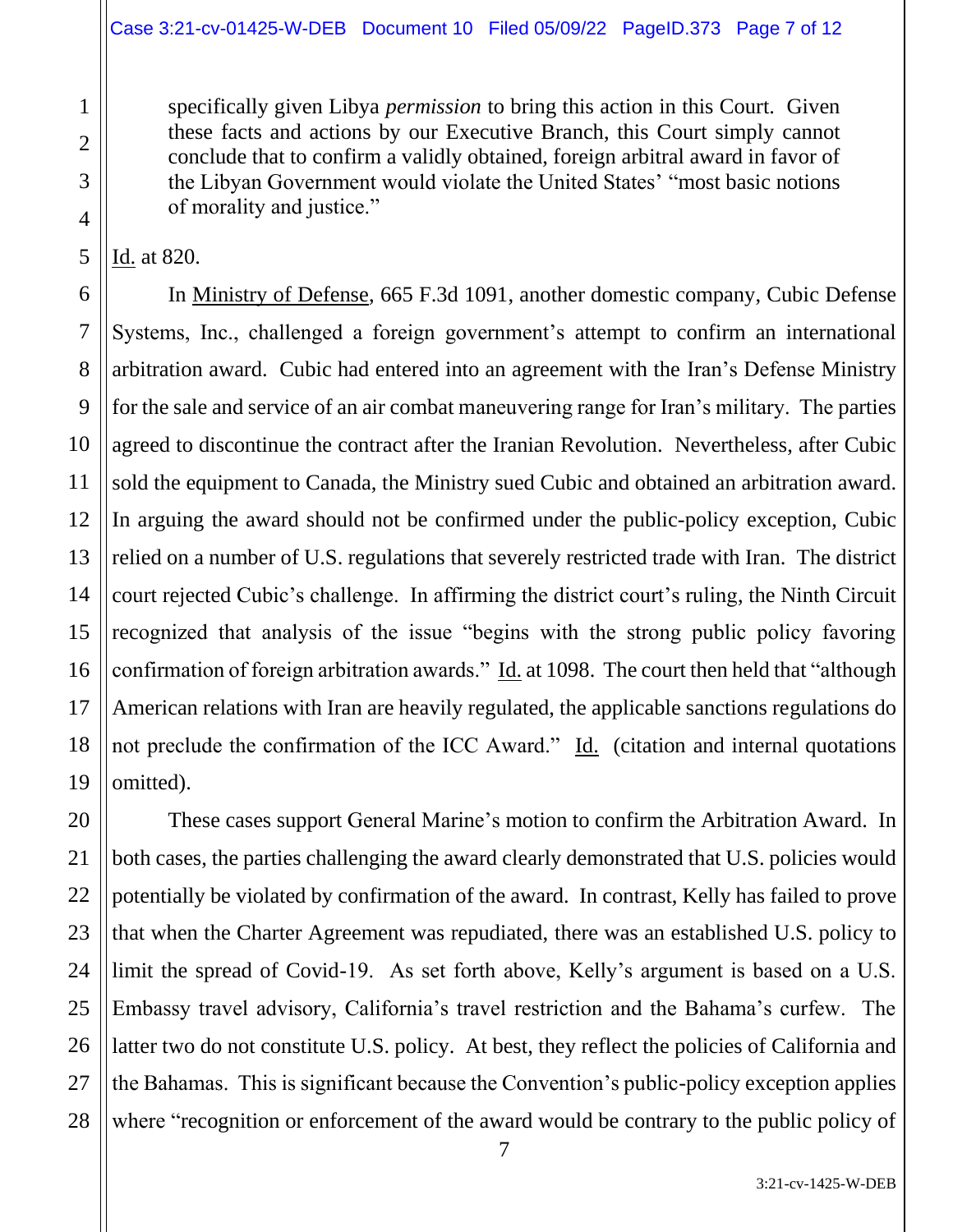*that country*." Art. V,  $\P$  2(b) (emphasis added). This leaves Kelly's argument hinging entirely on the U.S. Embassy's travel advisory. Not surprising, he has not cited any case law remotely suggesting that an Embassy's travel advisory is sufficient to establish U.S. policy, particularly one reflecting the most basic notions of morality and justice. For this reason alone, the Court finds Kelly has failed to satisfy his heavy burden of demonstrating U.S. policy would be violated by confirmation of the Arbitration Award.

Even assuming Kelly established that in early March 2020, U.S. policy sought to limit the spread of Covid-19, he has failed to demonstrate that such a policy reflects the "most basic notions of morality and justice." Ministry of Def., 665 F.3d at 1097. Again, in Ministry of Defense and National Oil Corp., the arbitration awards were confirmed even though they potentially violated U.S. foreign policies aimed at restricting trade with foreign adversaries. Given the importance of those policies and the courts' unwillingness to find the arbitration agreements violated those policies, this Court is not persuaded that the alleged policy seeking to limit the spread of Covid-19 falls within the very narrow category of policies reflecting the "most basic notions of morality and justice." This is particularly true considering the "strong public policy favoring confirmation of foreign arbitration awards" (Ministry of Def. at 1098) and given that Kelly's public policy argument is based on an embassy travel advisory. For these reasons, the Court finds the public-policy exception does not apply.

# **B. The incapacity defense.**

Kelly next argues the Arbitration Award should not be confirmed under Article V, paragraph 1(a). Under this provision, enforcement of an award may be refused if the party seeking to invoke this exception provides "proof that: The parties to the agreement referred to in article II were, under the law applicable to them, under some incapacity…." Art. V, ¶ 1(a). To prove an incapacity defense, Kelly must draw a "real connection" between the alleged facts and "the fairness of the arbitration proceeding." Jiangsu Hongtu High Tech Co. v. Apex Digital Inc., 2009 WL 10675959, at \*5 (C.D. Cal. Aug. 5, 2009) (upholding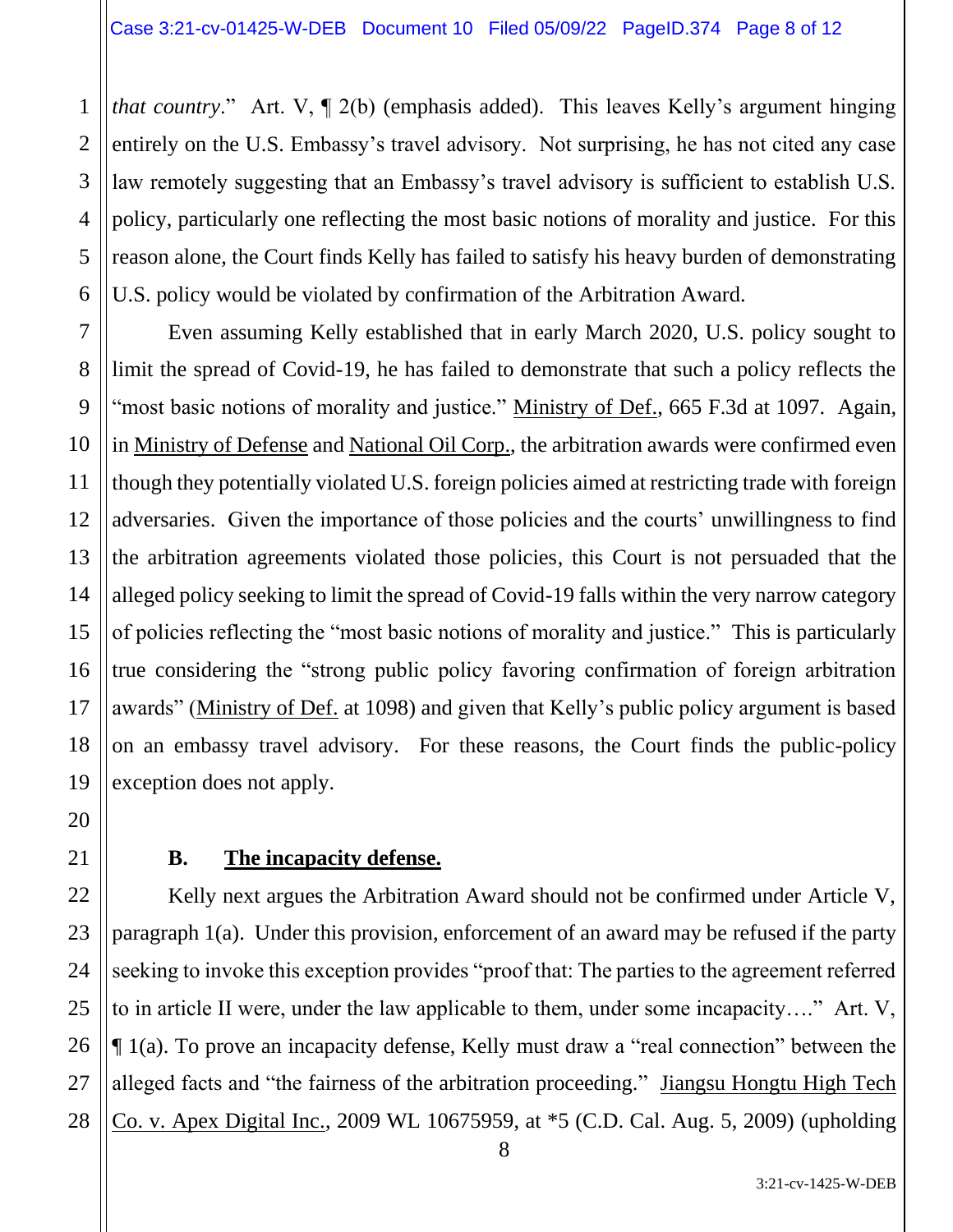the arbitral award even when the defendant claimed it could not present a defense because the president of the defendant company had been detained by Chinese police).

Here, Kelly asserts that he was under incapacity because "he could not have taken the charter without violating laws of the United States, State of California, San Diego County, and the Bahamas." (*Opp'n* at 6:7–9.) The problem with this argument is that Kelly is alleging an inability to perform the Charter Agreement, not that he was under some incapacity that prevented him from having a fair arbitration proceeding. Because the incapacity defense refers to the fairness of the arbitration proceeding, not the merits of the underlying case, Kelly's argument fails.

But even if Article V, ¶ 1(a) was aimed at incapacity in the underlying contract, Kelly has not met the burden for proving this incapacity defense. Under California law, "[a]ll persons are capable of contracting, except minors, persons of unsound mind, and persons deprived of civil rights." Cal. Civ. Code § 1556. Kelly has not presented any evidence demonstrating that he was incapable of contracting with General Marine. Because he was not incapacitated under California law, his argument fails.

Moreover, Kelly did not raise an incapacity argument to the arbitration panel. (*Arbitration Def.'s Brief* [Doc. 9-2.]) <sup>1</sup> Thus, Kelly cannot now raise an incapacity argument regarding the underlying dispute. See Marino v. Writers Guild of Am., E., Inc., 992 F.2d 1480, 1484 (9th Cir. 1993) ("[I]t is well settled that a party may not sit idle through an arbitration procedure and then collaterally attack that procedure on grounds not raised before the arbitrators when the result turns out to be adverse.").

Finally, to the extent Kelly's "incapacity" argument was intended to raise frustration of purpose for entering the contract (i.e., receiving enjoyment of the yacht in the Bahamas), it fails because Kelly raised the argument during arbitration and the panel rejected it. In his arbitration brief, Kelly argued that the Charter Agreement was frustrated by Covid-19.

27 28

1

2

3

4

5

6

7

8

9

10

11

12

13

14

15

16

17

18

19

20

21

22

23

24

25

<sup>&</sup>lt;sup>1</sup> Marked as Exhibit A on [Doc. 9-2].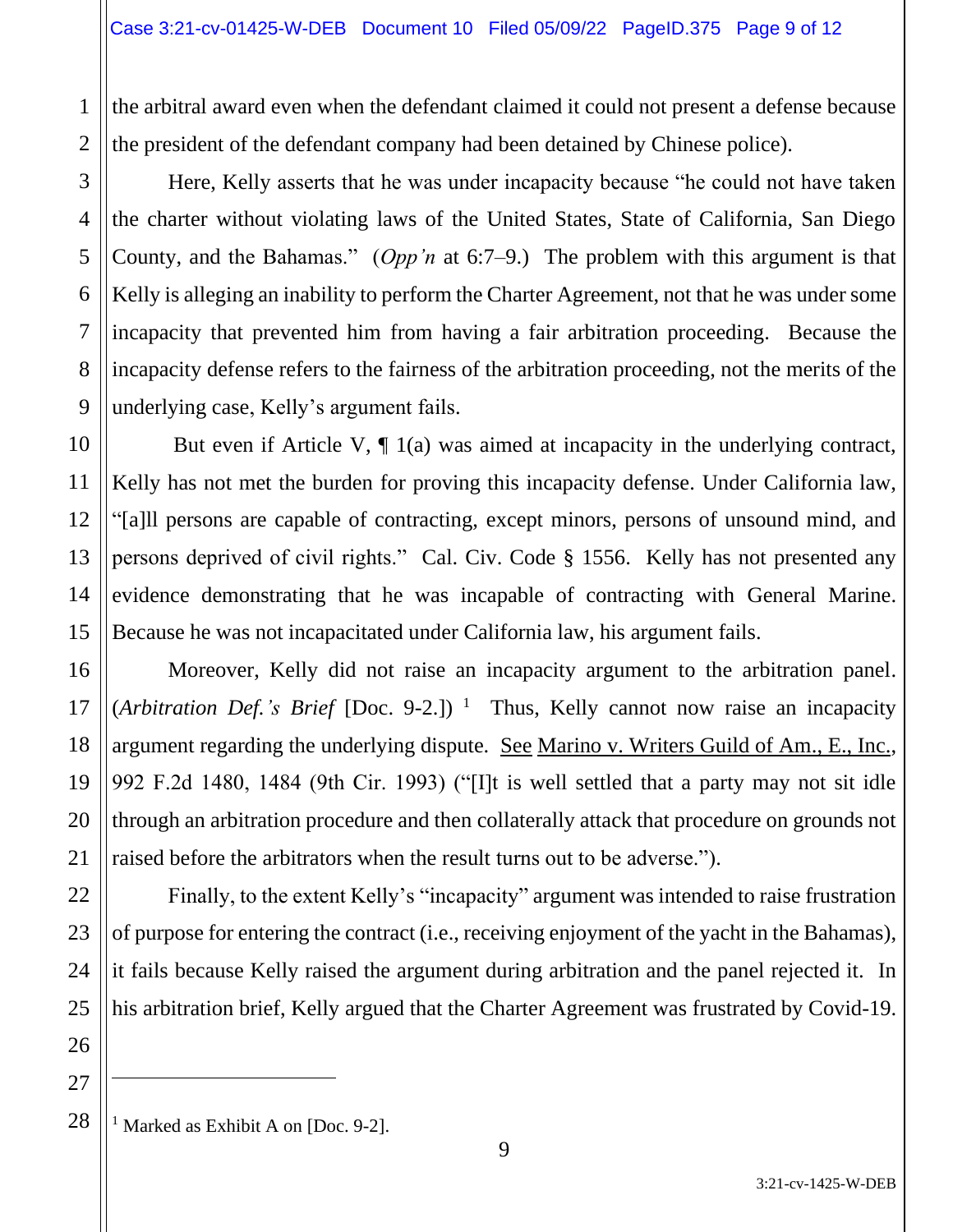(*Arbitration Def.'s Brief* ¶ 23.) As support, he presented a "Virus Chronology" and discussed the various shutdowns. (*Id.* at ¶¶ 26–32.) Nevertheless, the arbitration panel concluded the following:

- (a) "[T]he intimations of a worsening pandemic as [of] 27 February were not sufficiently concrete to frustrate the contract as [of] that date";
- (b) "as [of] 5 March the contract had not been frustrated"; and
- (c) "[s]ince the Charterer had not paid the second instalment which was due and payable [on 5 March], the Owners were therefore entitled to treat the Charterer as having repudiated the Charter."

(*Arbitration Award* ¶¶ 37–39.) These determinations on frustration of purpose (and incapacity) are within the purview of the arbitral panel. Primerica Life Ins. Co. v. Brown, 304 F.3d 469, 472–73 (5th Cir. 2002) (holding that the arbitrator is to decide a mental capacity defense that does not specifically relate to the arbitration agreement); Union Mutual Stock Life Ins. Co. v. Beneficial Life Ins. Co., 774 F.2d 524, 529 (1st Cir. 1985) (holding that mutual mistake and frustration of purpose in the underlying contract, rather than the arbitration clause itself, are for the arbitrator to decide); Nat'l Fed'n of the Blind v. Container Store, Inc., 904 F.3d 70, 81. n.14 (1st Cir. 2018) ("Broad arbitration agreements have been found to cover challenges to the validity of the entire contract on such grounds as…frustration of purpose…[and] capacity…."). Moreover, other courts have reached the same determination in response to frustration of purpose claims resulting from COVID-19. See, e.g., In re CEC Ent., Inc., 625 B.R. 344, 361–64 (Bankr. S.D. Tex. 2020) (holding that the doctrine of frustration of purpose did not apply to excuse rent payments due during the COVID-19 pandemic.)

Because the arbitration panel considered yet was not persuaded by that argument, Kelly cannot raise a frustration of purpose argument again, thinly veiled as an incapacity argument. "A challenge to the validity of the contract as a whole, and not specifically to the arbitration clause, must go to the arbitrator." Buckeye Check Cashing, Inc. v.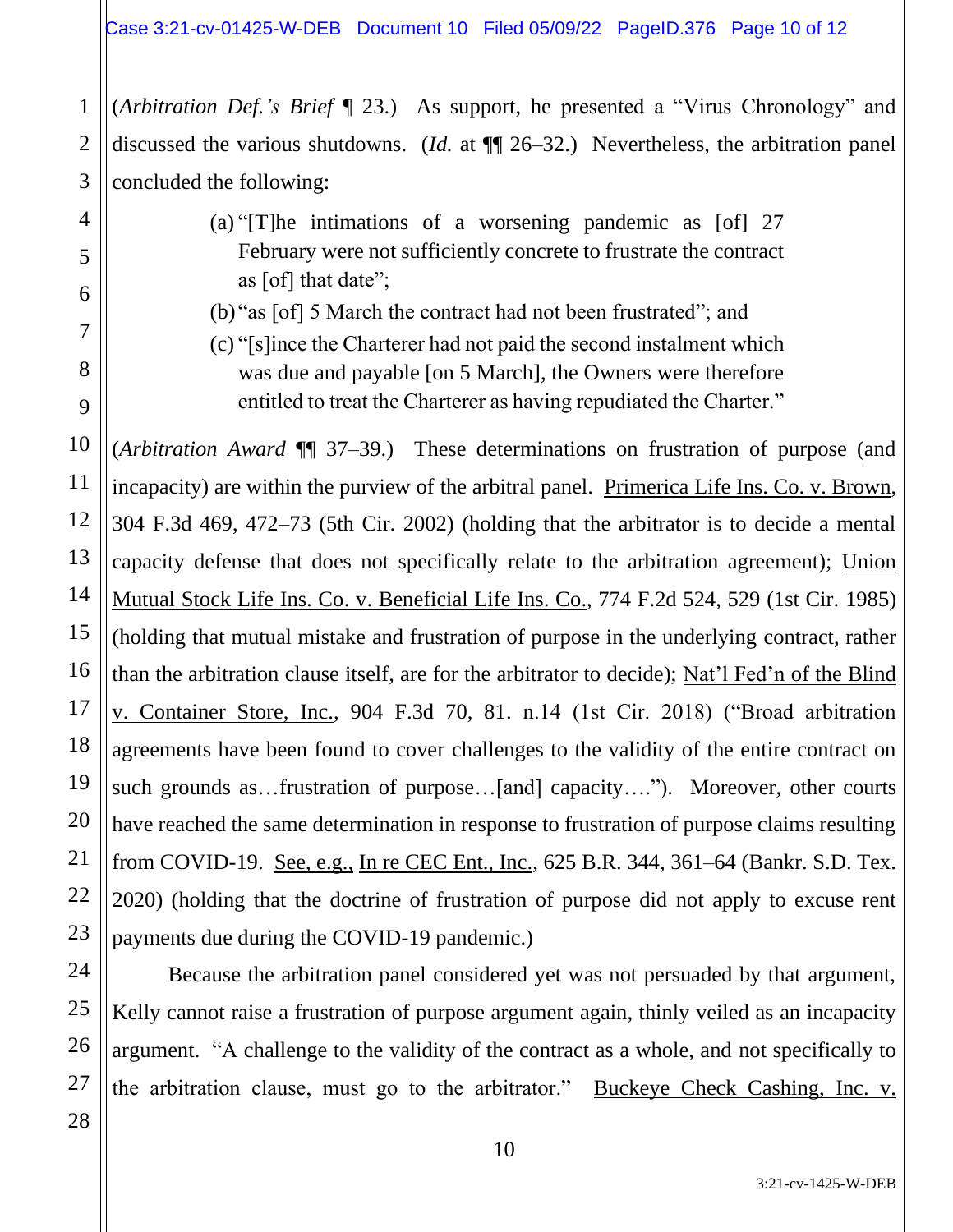Cardegna, 546 U.S. 440, 448 (2006); see Sommers v. Cuddy, 2009 WL 873983, at \*3 (D. Nev. Mar. 30, 2009) (refusing to decide argument that the plaintiff "lacked mental capacity to enter into a contract" because "according to the United States Supreme Court [in Buckeye]" the arbitrator must decide the issue rather than a federal court).

### **C. Remaining challenges.**

General Marine's Complaint contains copies of the Arbitration Award and the Charter Agreement. Kelly argues that General Marine failed to comply with the Convention because the Complaint does not "include the original arbitration award or a duly certified copy of the original arbitration award" and does not "include the original contract or a duly certified copy of the original contract" containing the arbitration agreement, as required by Article IV of the Convention. (*Opp'n* at 6.)

These technicalities do not prevent the enforcement of the Convention because the copies in the Complaint satisfy the requisite evidentiary standards. Kelly has not raised a genuine issue about the documents' authenticity or the circumstances that make it unfair to admit the duplicate.<sup>2</sup> Thus, the duplicate is admissible to the same extent as the original under Rule 1003 of the Federal Rules of Evidence. Further, these documents have been authenticated by the declarations of Christian Rollins (the Chief Financial Officer of General Marine) and Alistair Feeney (counsel for General Marine in the arbitration proceeding). (*Rollins Decl.* [Doc. 7-1] at ¶¶ 2–4; *Feeney Decl.* [Doc. 7-3] at ¶¶ 2, 11; see also *Rollins Supp. Decl.* [Doc. 9-6] ¶ 2.) Rollins also points out that it would not be possible to include the original Charter Agreement because no "original" exists: the agreement "was executed in counterparts signed by General Marine, Kelly, and their respective brokers." (*Rollins Suppl. Decl.* ¶ 2.; Ex. B [Doc. 9-6].) Because the original document cannot be

<sup>&</sup>lt;sup>2</sup> The Arbitral Award erroneously spells Defendant Kelly's name as "Kelley," but Defendant admits that he is the person who entered into the Charter Agreement and against whom the arbitral award was entered. (*Answer* [Doc. 5.] at ¶¶ 7, 9–12.)